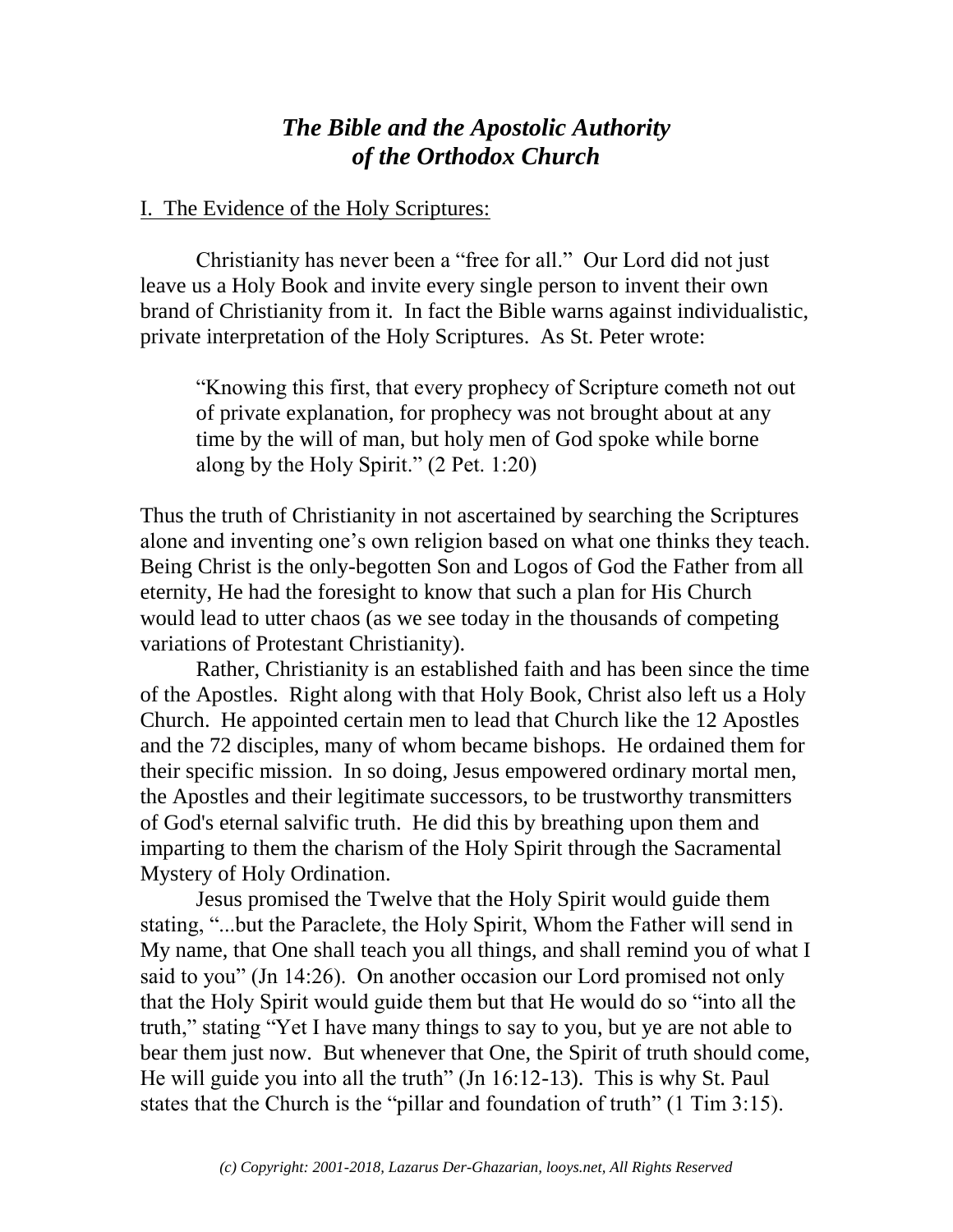Christ charged his Apostles to go and authoritatively teach the truth to all the world, stating, "All authority is given to Me in heaven and on earth. Go therefore and make disciples of all the nations, baptizing them in the name of the Father, and of the Son, and of the Holy Spirit, teaching them to observe all things whatsoever I commanded you; and behold, I am with you all the days until the completion of the age" (Mt 28:18-20). Jesus compared the mission He received from His Father to the one He gave to His own Apostles, stating: "...even as the Father hath sent Me forth, I also send you" (Jn 20:21). To reject His Apostles was tantamount to rejecting Christ as He declared to the Seventy Two, "The one that heareth you heareth Me; and the one that rejecteth you rejecteth Me, and the one who rejecteth Me, rejecteth the One Who sent Me forth" (Lk 10:16, cf. Mt 10:14-15).

This authority, which Christ gave to His Apostles, to teach and lead the Church, did not die with them. Such a ridiculous notion would mean that Christ abandoned His Church with no authoritative leadership at the very time they needed it most. This He specifically promised He would not do (Mt. 28:20). Rather, this office or teaching authority was passed on through Apostolic Succession in Holy Ordination by the "laying on of hands" (cf. Acts 1:20; 13:3: 14:23; 1 Tim 1:6; 5:22).

It is significant that Jesus during His life on earth did not write books to impart God's eternal truth. Instead, He chose certain men and established them to lead the Church and teach all nations the message of redemption. Christ entrusted the Gospel message to His Apostles for the salvation of the world. They handed on this message of salvation, known as the "deposit of truth," to their chosen successors, the bishops. We see a clear example of this in the second Epistle of St. Paul to St. Timothy:

"Therefore do thou not become ashamed of the testimony of our Lord, nor me His prisoner, but suffer hardship with the Gospel, according to God's power, Who saved us and called us with a holy calling, not according to our works, but according to His own purpose and grace which was given to us in Christ Jesus before the ages of time, but now hath been made manifest by the appearance of our Savior Jesus Christ, Who brought death to nought indeed and brought to light life and incorruption through the Gospel, to which I was appointed a herald and apostle and teacher of nations. For which cause I also suffer these things, but I am not ashamed; for I know Whom I have believed, and have been persuaded that He is able to guard the deposit entrusted to me until that day. Keep on holding fast the pattern of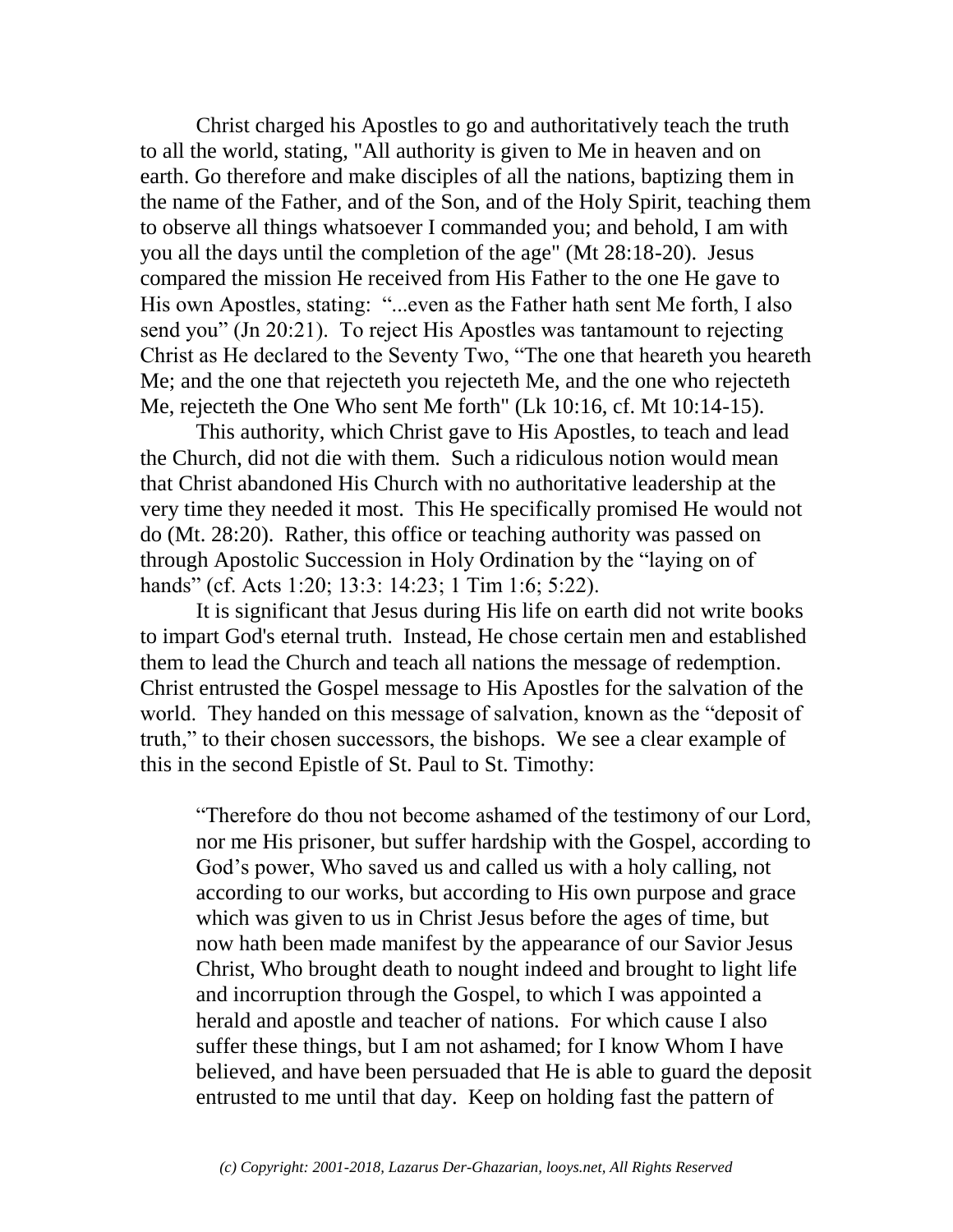sound words which thou heardest from me, in faith and love which are in Christ Jesus. Guard thou the good deposit entrusted to thee through the Holy Spirit indwelling in us" (2 Tim. 1 8-14)

And again we read, "O Timothy, guard the deposit entrusted to thy care, turning thyself away from the profane and vain utterances and opposition of that falsely-named knowledge, which some professing for themselves missed the mark concerning the faith." (1 Tim. 6:20).

Here St. Paul states not only that he was entrusted with the sacred "deposit of truth" but that he passed on this deposit to St. Timothy a bishop of the early Church. This process of "passing on" Orthodox Christian doctrine is historically referred to as "Holy Tradition." The word "Tradition" means the delivering or handing on of something. "Holy Tradition" entails the handing down of the entire Gospel. And how was the deposit of truth handed on from the Apostles to their successors? Protestants would say by their inspired writings called the New Testament. Ironically, this is not what the New Testament teaches! In fact, the writings we call the New Testament are only one important and essential component of the deposit of truth. The Apostle's oral instruction imparted a further essential component of the deposit of truth as well. St. Paul explains this in his Epistle to the Church of Thessalonica:

"So then, brethren, be standing firm and holding fast the traditions which ye were taught, whether by word or by our epistle." (2 Thess 2:15).

As mentioned above, the Apostles ordained their successors...

"And after they ordained presbyters for them in every church, and prayed with fasting, they committed them to the Lord in Whom they had believed" (Acts 14:23).

...through the laying on of hands (cf. Acts 6:6, 1 Tim 4:14, 5:22, 2 Tim 1:6), and entrusted them with the entire "deposit of truth" (cf. 2 Tim 1:13-14; 2:2, Titus 1:7-9).

The leaders of these above mentioned presbyters, were called bishops, and were given full apostolic authority by Christ through the Apostles. St. Paul exhorted St. Timothy (a bishop of the early Church), in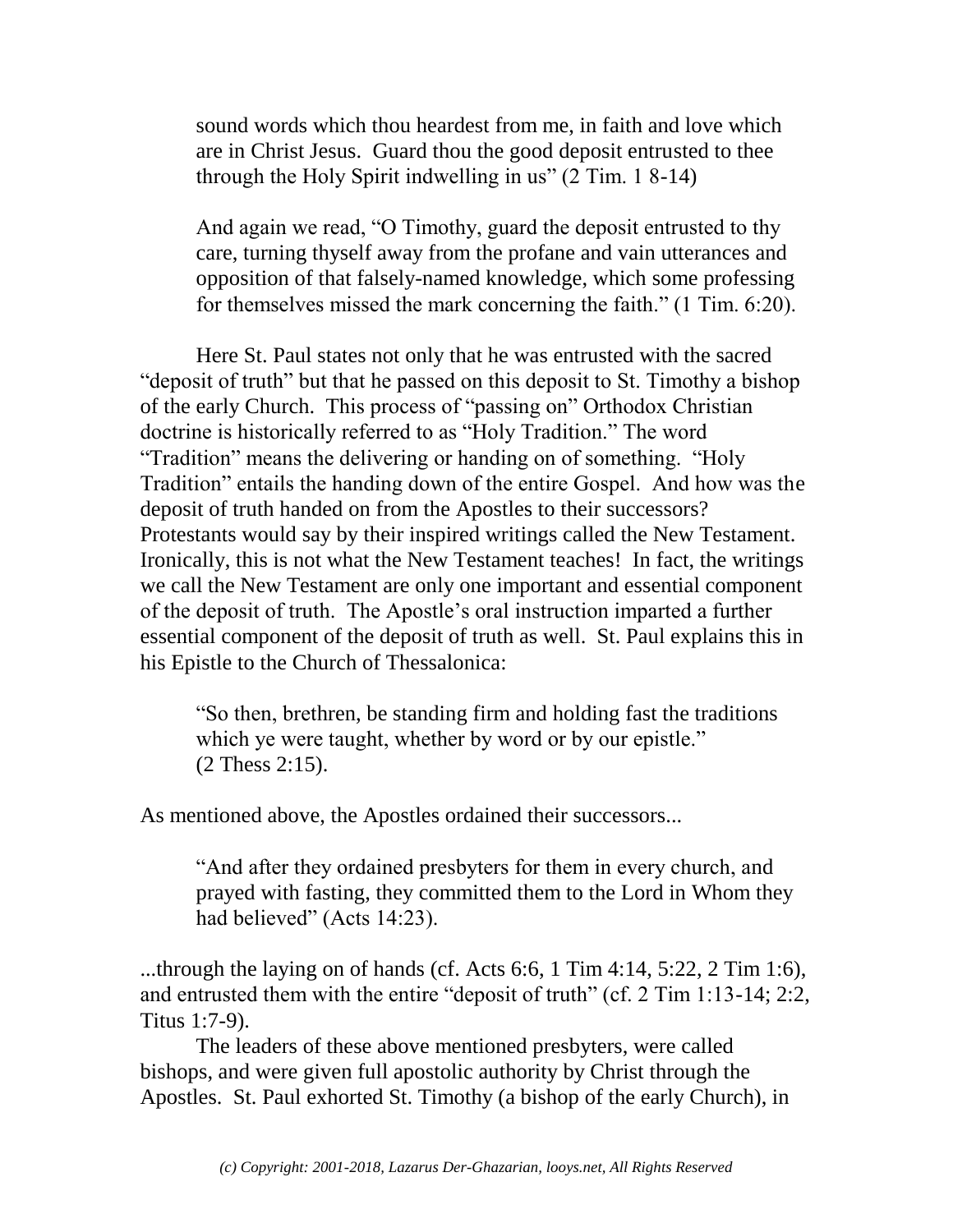reference to the deposit of truth: "Keep on commanding these things and teaching"  $(1$  Tim 4:11).

Christians were to be obedient and honor those ordained to lead the Church. In the Epistle to the Hebrews, Christians are instructed to, "Be obedient to those who lead you, and keep on submitting, for they are watchful for your souls..." (13:17). And St. Paul admonished St. Timothy, "Let the presbyters who have presided well be counted worthy of double honor, most of all they who labor in the word and teaching" (1 Tim 5:17).

From the earliest times, bishops were recognized as partaking of the Apostle's office of shepherding over the Church. As St. Paul, in the Acts of the Apostles, told the bishops of the Church at Ephesus: "Be taking heed therefore to yourselves, and to all the flock, in which the Holy Spirit set you for Himself as bishops, to shepherd the Church of the Lord and God which He preserved for Himself through His own blood" (Acts 20:28). Through Holy Orders, full Apostolic authority was given to the bishops. St. Paul witnessed to this, urging St. Titus (another bishop of the apostolic Church): "These things be speaking and exhorting and reproving with all authority; let no one despise thee" (Titus 2:15).

## II. The Evidence of Church History:

This passing of the Apostles' teaching authority to the Bishops of the Church is known as "Apostolic Succession." In addition to the above witness of Holy Scripture, there is also abundant evidence for Apostolic Succession from some of the most ancient, historical Christian documents. One manuscript which even pre-dates the last book of the New Testament was written by St. Clement. St. Clement is mentioned by St. Paul in his letter to the Philippians (4:3) and was the third successor to St. Peter as Pope and Bishop of Rome. He held this Episcopal See from A.D. 88 to 97 when he gained the martyr's crown. In his letter to Corinth, St. Clement wrote,

"The apostles received the gospel for us from Jesus Christ and Jesus the Christ was sent from God. So Christ is from God, and the apostles are from Christ: thus both came in proper order by the will of God. And so the apostles, after they had received their orders and in full assurance by reason of the resurrection of our Lord Jesus Christ, being full of faith in the word of God, went out in the conviction of the Holy Spirit preaching the good news that God's kingdom was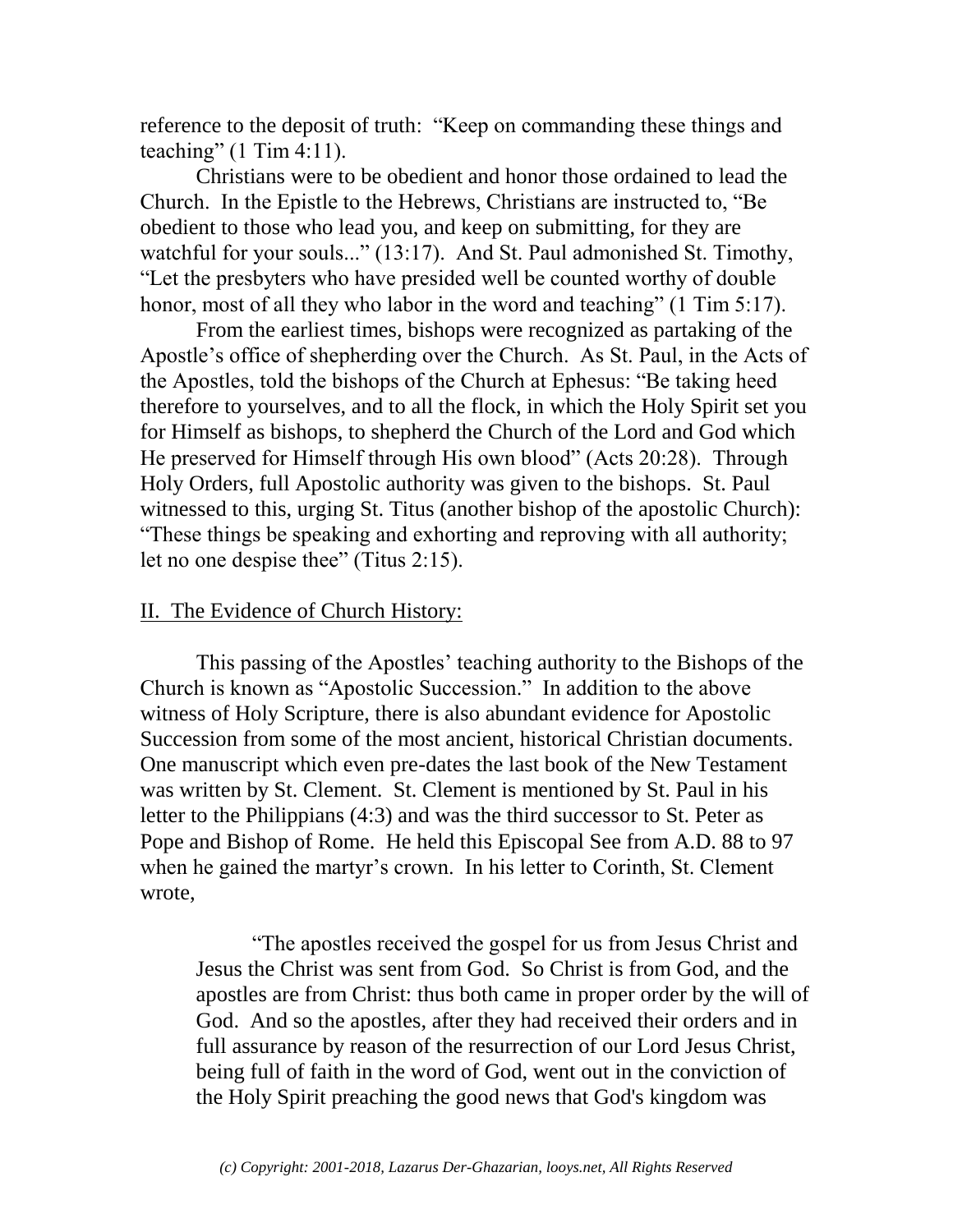about to come. So as they preached from country to country and from city to city, they appointed their first converts, after testing them by the Spirit, to be the bishops and deacons of the future believers. And our apostles knew through our Lord Jesus Christ that there would be strife over the title of bishop. So for this reason, because they had been given full foreknowledge, they appointed those mentioned above and afterward added the stipulation that if these should die, other approved men should succeed to their ministry" (1 Clem. 42:1- 4, 44:1-2).

Another witness from the ancient Church was St. Ignatius of Antioch. After being a disciple of St. John the Apostle, St. Ignatius was appointed bishop of Antioch in A.D. 69. He was a successor there of St. Peter who earlier had gone to Rome (1 Pet 5:13). Attesting to the authority of bishops, St. Ignatius wrote to the church at Philadelphia,

"Surely, all those that belong to God and Jesus Christ are the very ones that side with the bishop; and all that may yet change their mind and return to the unity of the Church, will likewise belong to God, and thus lead a life acceptable to Jesus Christ. Do not be deceived, my brethren: if a man runs after a schismatic, he will not inherit the Kingdom of God; if a man chooses to be a dissenter, he severs all connection with the Passion" (2:2-3).

In A.D. 107, en route to Rome to receive a martyrdom of being torn apart by wild animals, St. Ignatius penned several other letters including one to the church at Smyrna in which he wrote,

"You must all follow the lead of the bishop, as Jesus Christ followed that of the Father; follow the presbytery as you would the Apostles; reverence the deacons as you would God's commandment. Let no one do anything touching the Church, apart from the bishop. Let that celebration of the Eucharist be considered valid which is held under the bishop or anyone to whom he has committed it. Where the bishop appears, there let the people be, just as where Jesus Christ is, there is the Catholic Church. It is not permitted without authorization from the bishop either to baptize or to hold an agape; but whatever he approves is also pleasing to God" (Chp.8).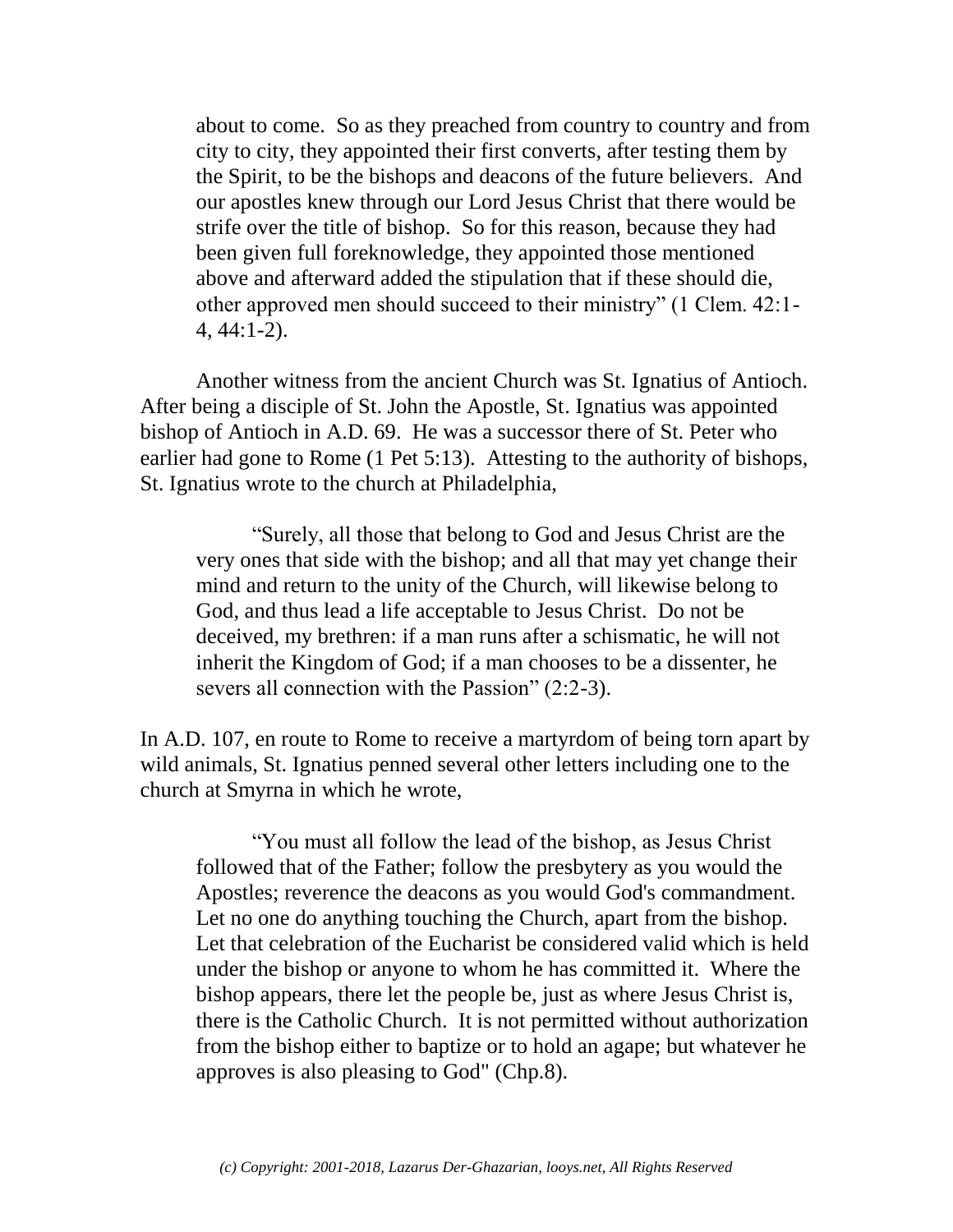Finally, there is the witness of St. Irenaeus the second bishop of Lyons in Gaul (France), who held that bishopric from A.D. 177 to 202. In his letter *Against Heresies*, St. Irenaeus gave a striking witness to Apostolic Succession. He states,

"But since it would be too long to enumerate in such a volume as this the successions of all the churches, we shall confound all those who, in whatever manner, whether though self-satisfaction or vainglory, or though blindness and wicked opinion, assemble other than where it is proper, by pointing out here the successions of the bishops of the greatest and most ancient Church known to all, founded and organized at Rome by the two most glorious Apostles, Peter and Paul, that Church which has the tradition and the faith which comes down to us after having been announced to men by the Apostles..."

St. Irenaeus continued, "The blessed Apostles [Peter and Paul], having founded and built up the Church [of Rome], they handed over the office of the episcopate to Linus. Paul makes mention of this Linus in the Epistle to Timothy [2 Tim 4:21]. To him succeeded Anencletus; and after him, in the third place from the Apostles, Clement was chosen for the episcopate. He had seen the blessed Apostles and was acquainted with them. It might be said that He still heard the echoes of the preaching of the Apostles, and had their traditions before his eyes. And not only he, for there were many still remaining who had been instructed by the Apostles. ...To this Clement, Evaristus succeeded; and Alexander succeeded Evaristus. Then, sixth after the Apostles, Sixtus was appointed; after him, Telesphorus, who also was gloriously martyred. Then Hyginus; after him, Pius; and after him, Anicetus. Soter succeeded Anicetus, and now, in the twelfth place after the Apostles, the lot of the episcopate has fallen to Eleutherus. In this order, and by the teaching of the Apostles handed down in the Church, the preaching of the truth has come down to us" (p. 90 pars. 210-211).

These are but a few of the numerous proofs for Apostolic Succession coming from the historical documents of the early Church.

These bishops, ordained by the apostles, were entrusted with the duty to ordain other bishops (Gk. *episkopos*, cf. 1 Tim 3:1), priests (Gk.